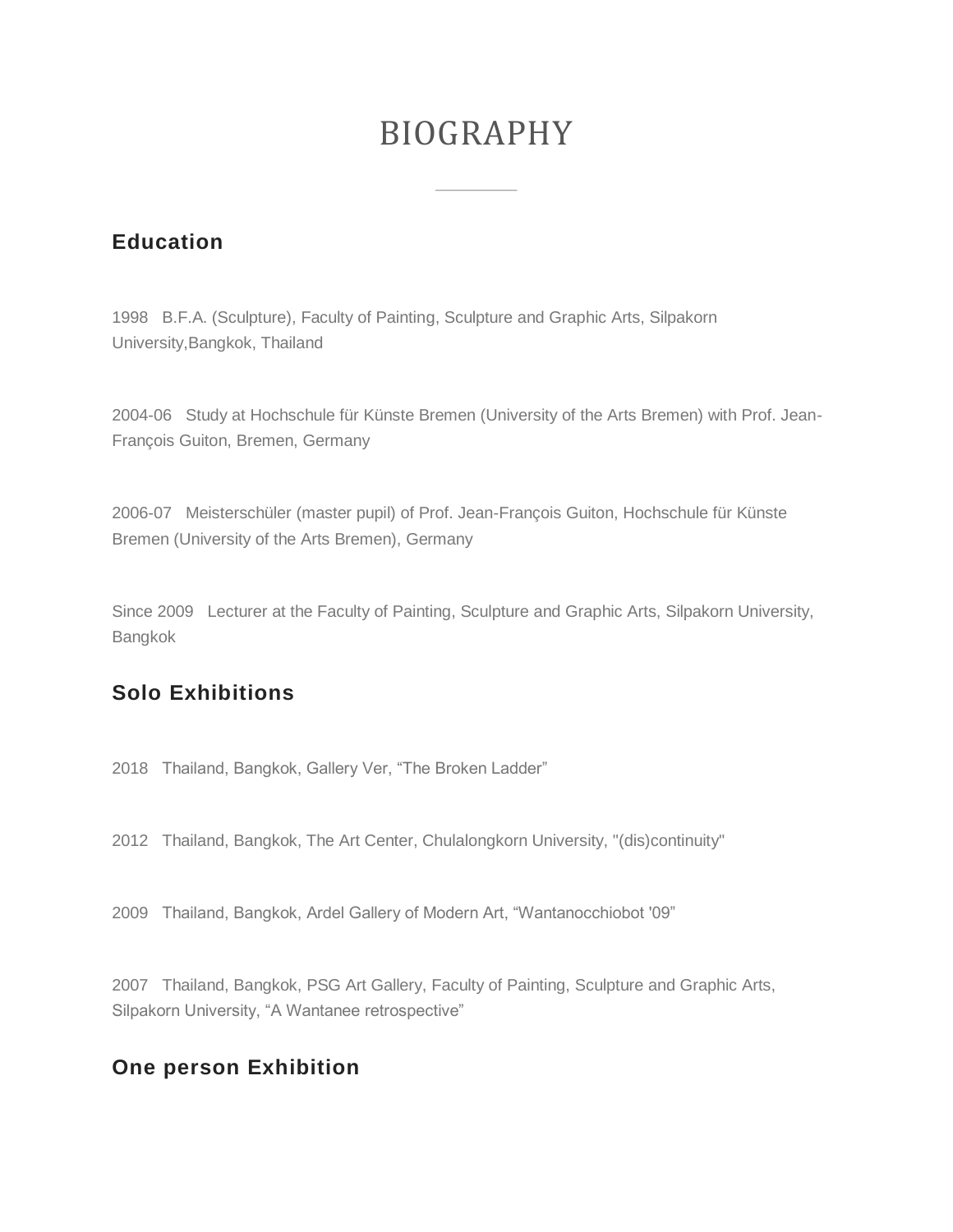2016 Canada, Quebec city, Le Lieu, centre en art actuel (galerie), "20"

#### **Duo Exhibitions**

2017 Japan, Osaka, gallery wk., and Thailand, Bangkok, Cartel Artspace. "จุดตัด ツーリストトラップ"

2015 Thailand, Bangkok, H Gallery, "State of the ridiculous" Curated by Brian Curtin

### **Group Exhibitions (selected)**

2017 Thailand, Chiangmai, "Play in the Flow" Curated by Fumiko Nakamura

2017 Japan, Yokohama, TPAM "Samut Thai: Unfinished History" Curated by Tang Fu Keun

2016 Thailand, Art Center Silpakorn University, "Human AlieNation" Curated by Kamolwan Boonphokaew

2015 Germany, Bremen, Künstlerhaus, "Dazwischentreten"

2015 Thailand, Bangkok, Art Center Silpakorn University, "Ready, Set, Go!" Curated by Kritsada Duchsadeevanich

2015 Thailand, Bangkok, Window Project on BAM, a collaborative open-platform run by Messy Sky / Cloud, "Like Beuys, Like Beuys Project" (ongoing project)

2014 Germany, Berlin, Cafe Moskau, "Messy Sky Live Edition #02: 101 words/101 kilobytes Friends with Books: Art Book Fair Berlin"

2014 Thailand, Bangkok, The Art Center, Chulalongkorn University, "Dynamic Convergences:Sociology and Art"